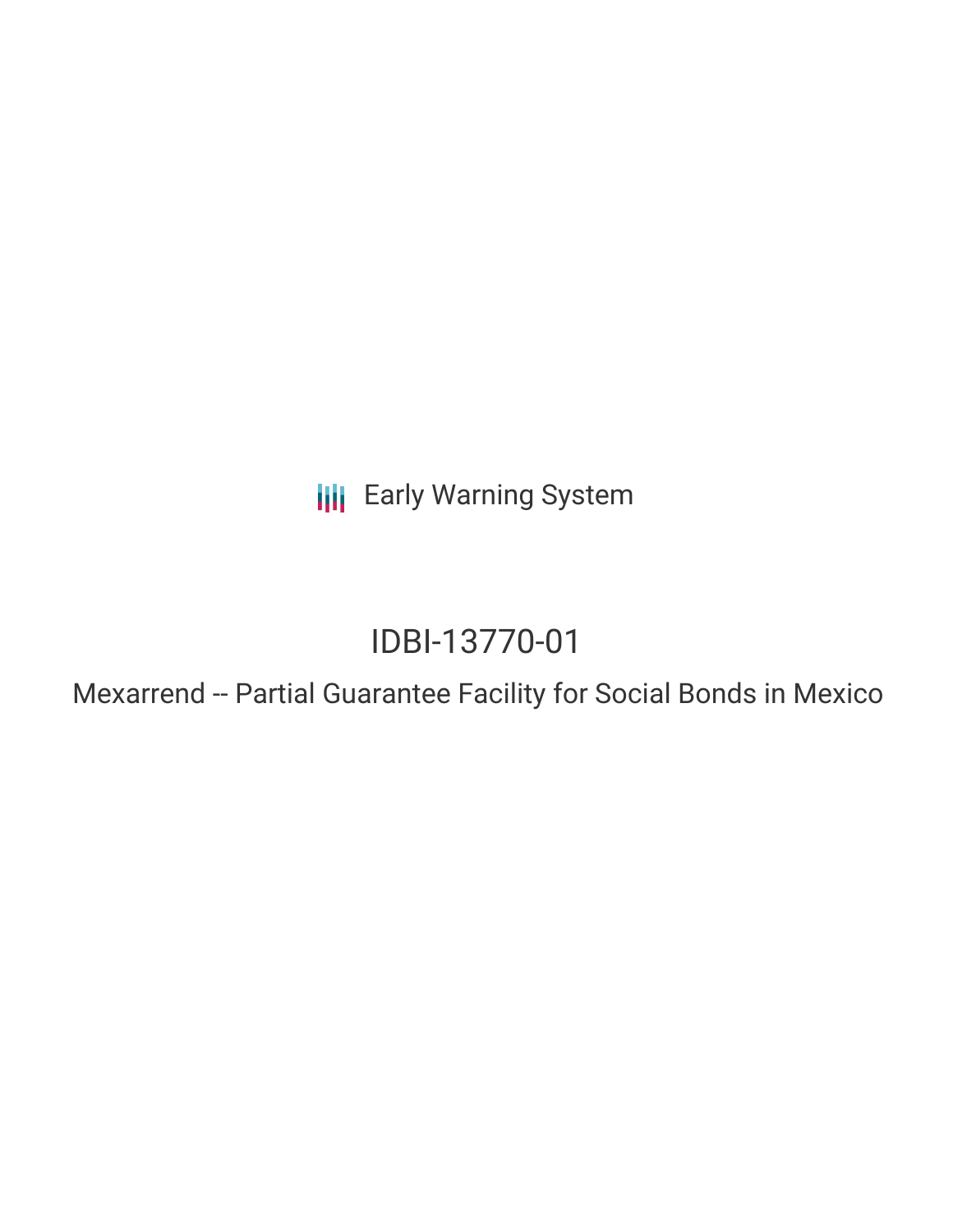

#### **Quick Facts**

| <b>Countries</b>              | Mexico                                                                 |
|-------------------------------|------------------------------------------------------------------------|
| <b>Financial Institutions</b> | IDB Invest (IDBI)                                                      |
| <b>Status</b>                 | Proposed                                                               |
| <b>Bank Risk Rating</b>       | FI                                                                     |
| <b>Voting Date</b>            | 2022-03-15                                                             |
| <b>Borrower</b>               | Mexarrend S.A.P.I. de C.V.                                             |
| <b>Sectors</b>                | Communications, Construction, Education and Health, Finance, Transport |
| <b>Investment Type(s)</b>     | <b>Advisory Services, Guarantee</b>                                    |
| <b>Project Cost (USD)</b>     | $$24.00$ million                                                       |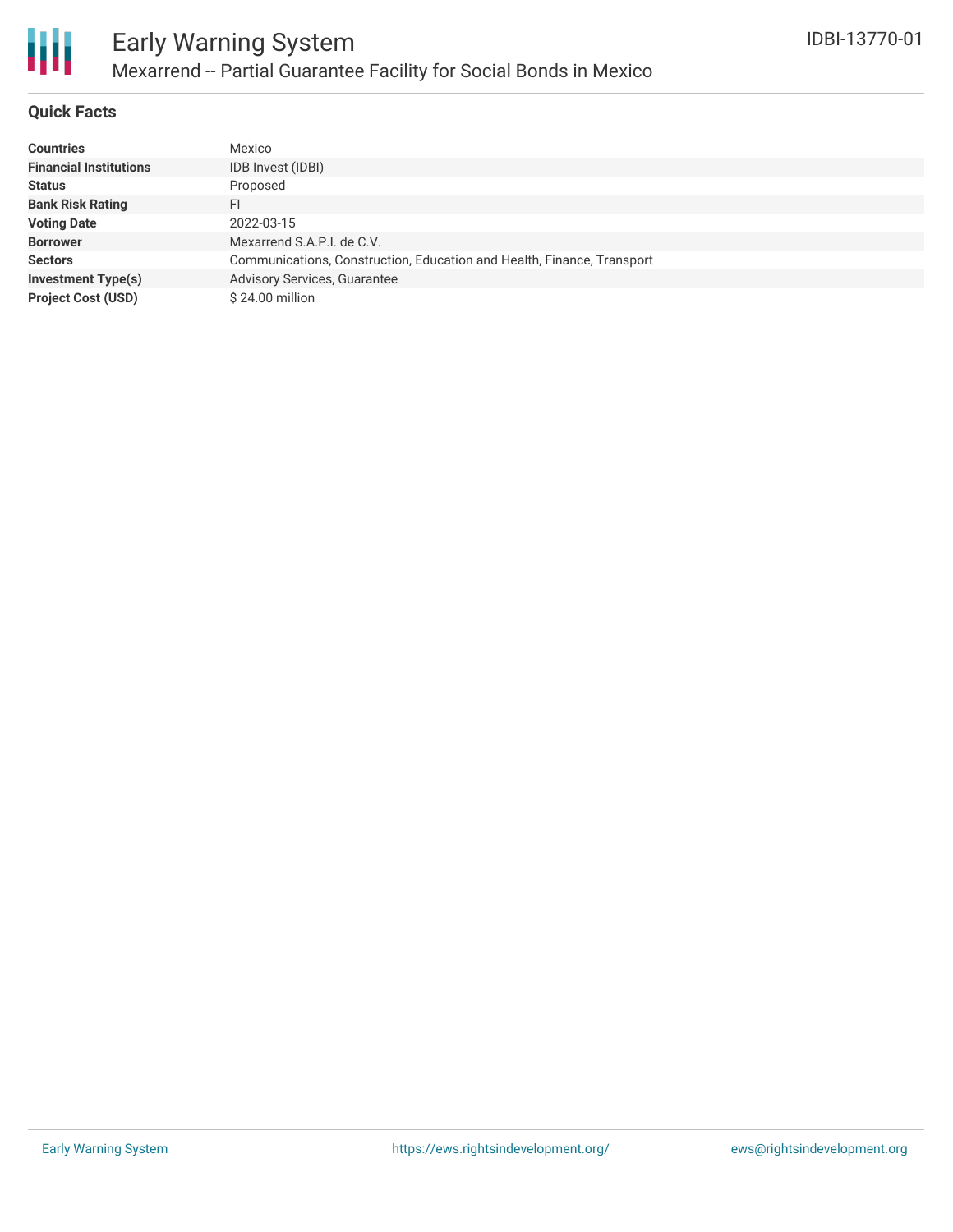

#### **Project Description**

The Project consists in a guarantee facility to be granted to Mexarrend, S.A.P.I. de C.V. (the "Issuer") for up to MXN500 million, about US\$25 million, with a tenor of up to three years. The first partial credit guarantee ("PCG") granted under the Facility will amount to up to MXN250 million, the equivalent to 50% of the total common senior partially-secured long-term corporate bonds (the "Bonds") to be issued by the Issuer. The Bonds will be preferably considered Social Bonds, with a gender and financial inclusion approach . The proceeds from the bond issuance will be used to fund leases to be granted in Mexico to small and medium-sized enterprises ("SMEs"). Because they would be Social Bonds, they would be gender and financial inclusion oriented. The Project will be supplemented with technical advisory services to help finalize the issuance and other strategic aspects for the Issuer.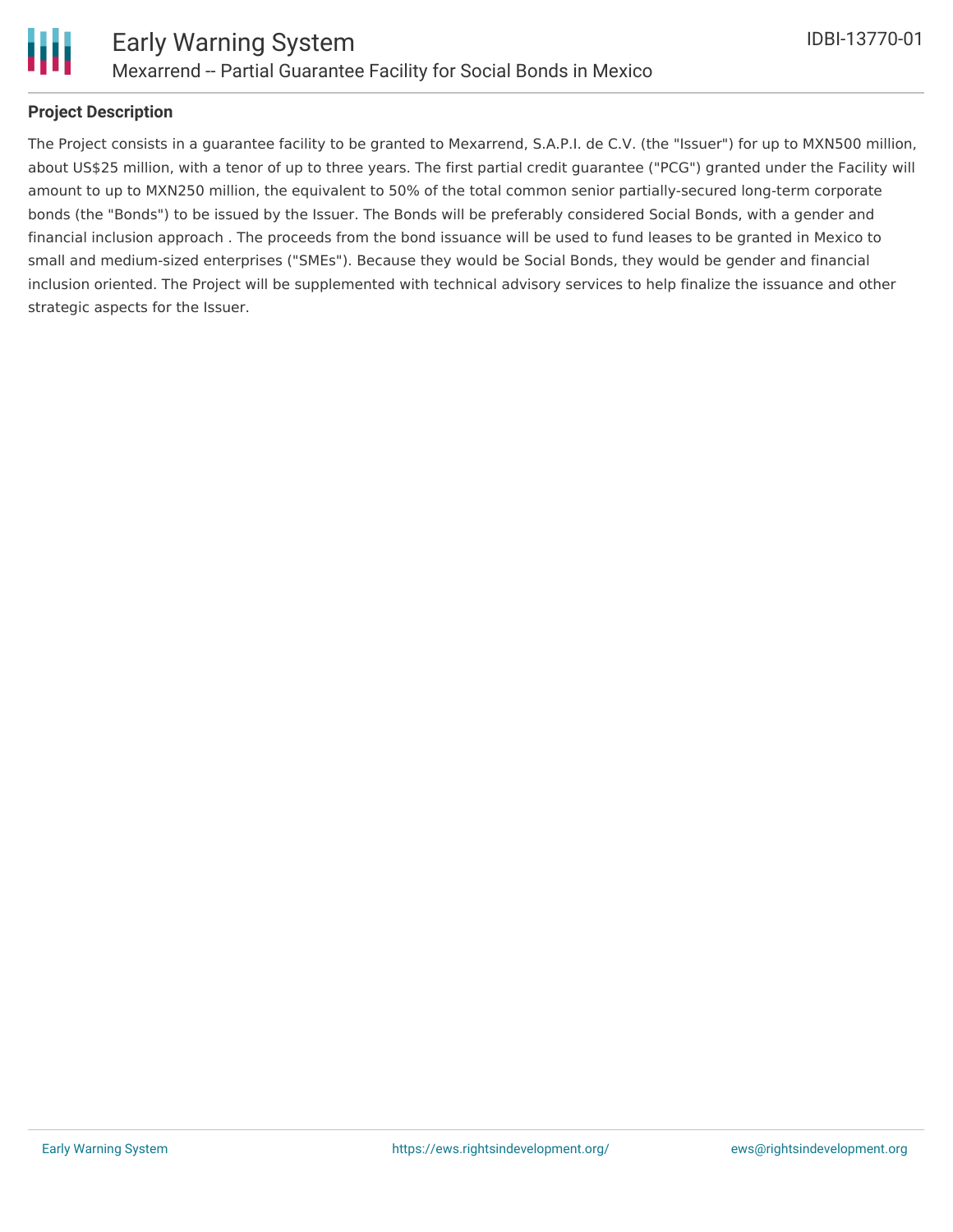

#### **Investment Description**

• IDB Invest (IDBI)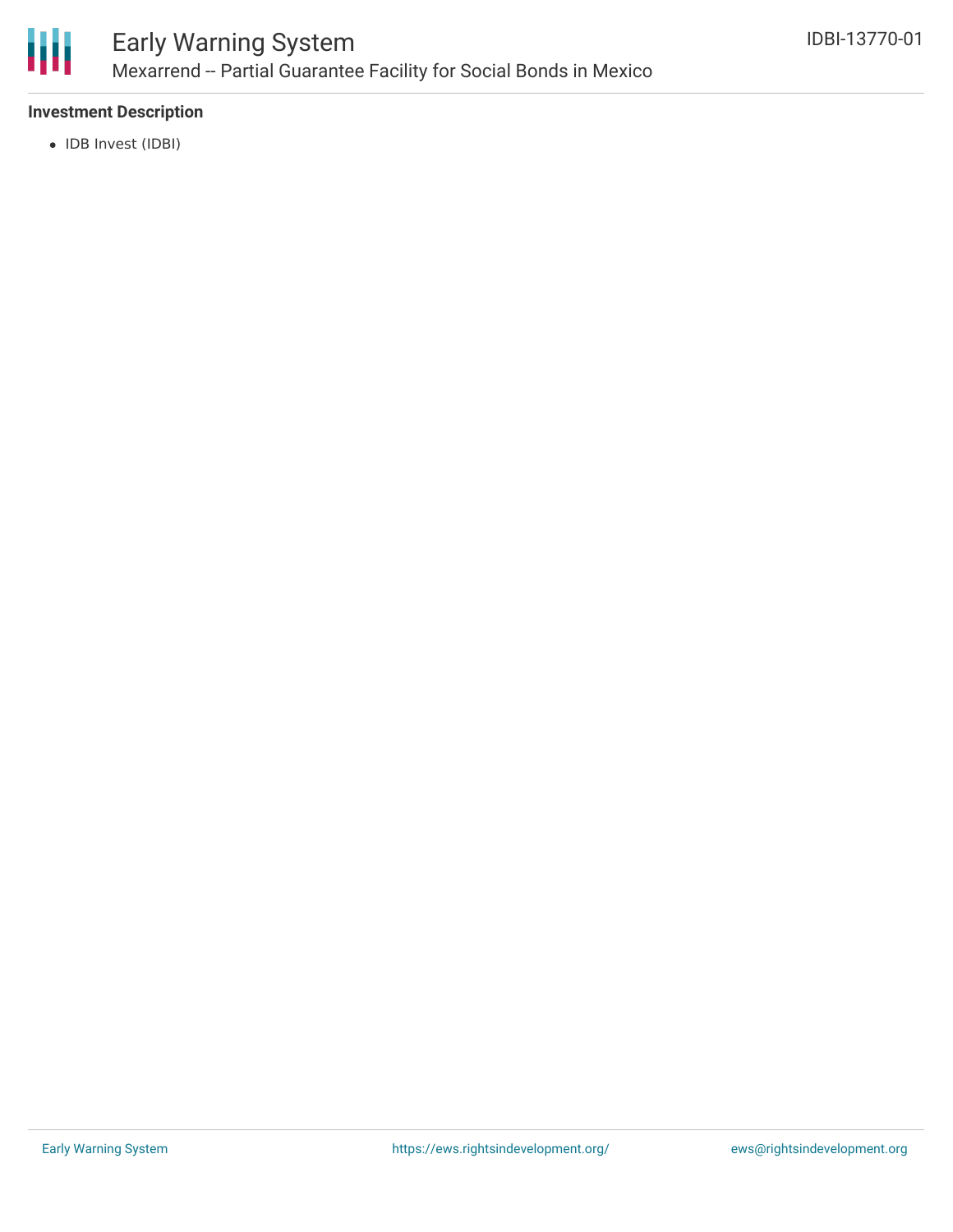

## Early Warning System

### Mexarrend -- Partial Guarantee Facility for Social Bonds in Mexico

| <b>Private Actor 1</b> | <b>Private Actor</b><br>' Role | <b>Private Actor</b><br>1 Sector | <b>Relation</b>          | <b>Private Actor 2</b>     | <b>Private Actor</b><br>2 Role | <b>Private Actor</b><br>2 Sector |  |
|------------------------|--------------------------------|----------------------------------|--------------------------|----------------------------|--------------------------------|----------------------------------|--|
|                        | $\overline{\phantom{0}}$       | $\sim$                           | $\overline{\phantom{0}}$ | Mexarrend S.A.P.I. de C.V. | Undisclosed                    | $\overline{\phantom{0}}$         |  |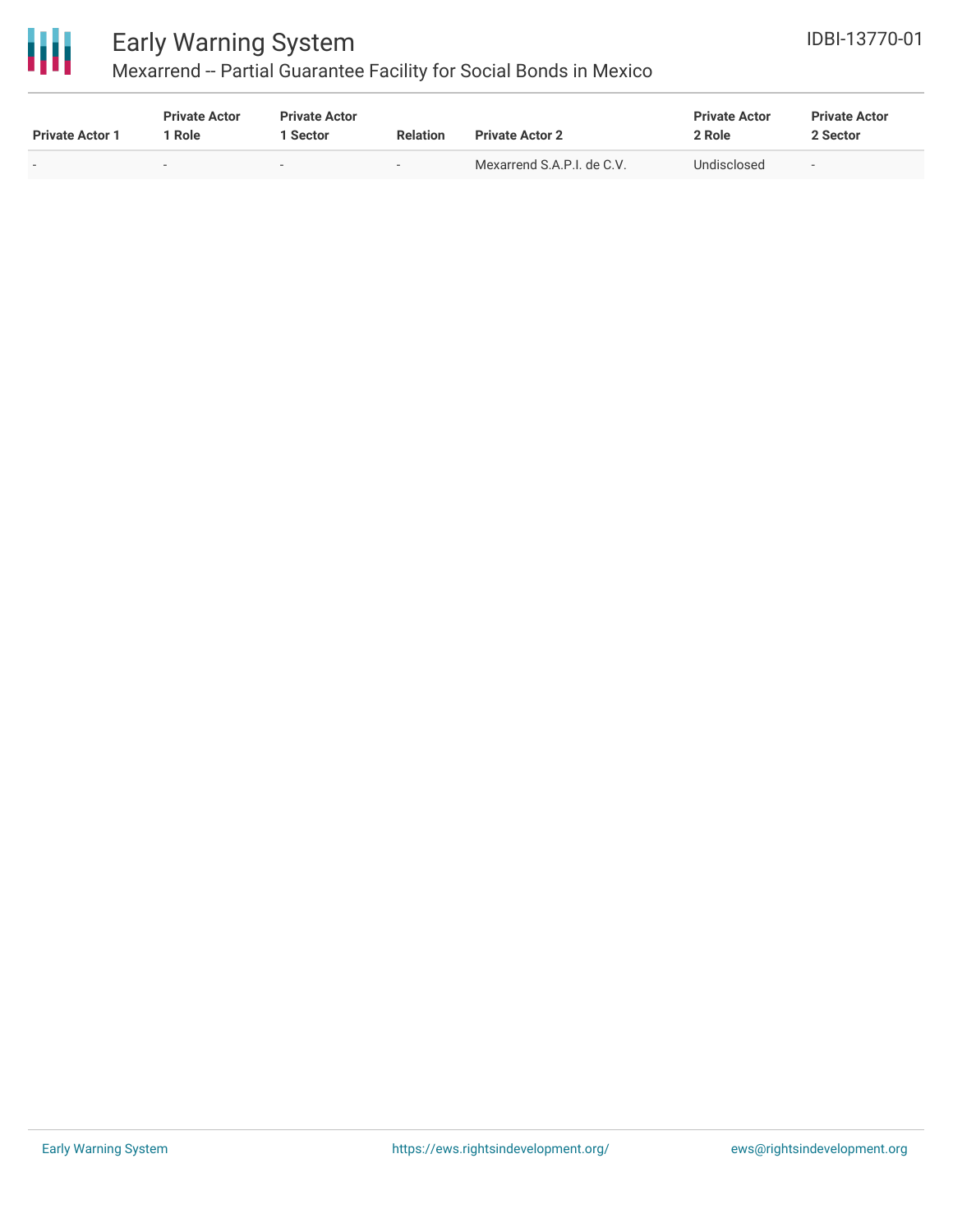

#### **Contact Information**

EMAIL: requestinformation@idbinvest.org

PHONE: +1(202)-566-4566

ADDRESS: 1350 New York Ave NW, Washington, DC 20005

#### ACCESS TO INFORMATION

You can submit a request for information disclosure at: https://www.iadb.org/en/access-information/information-request

#### ACCOUNTABILITY MECHANISM OF IDB / IDB INVEST

The Independent Consultation and Investigation Mechanism (MICI) is the independent complaint mechanism and fact-finding body for people who have been or are likely to be adversely affected by an Inter-American Development Bank (IDB) or Inter-American Investment Corporation (IDB Invest)-funded project. If you submit a complaint to MICI, they may assist you in addressing the problems you raised through a dispute-resolution process with those implementing the project and/or through an investigation to assess whether the IDB or IDB Invest is following its own policies for preventing or mitigating harm to people or the environment. You can submit a complaint by sending an email to MICI@iadb.org. You can learn more about the MICI and how to file a complaint at http://www.iadb.org/en/mici/mici,1752.html (in English) or http://www.iadb.org/es/mici/mici,1752.html (Spanish).